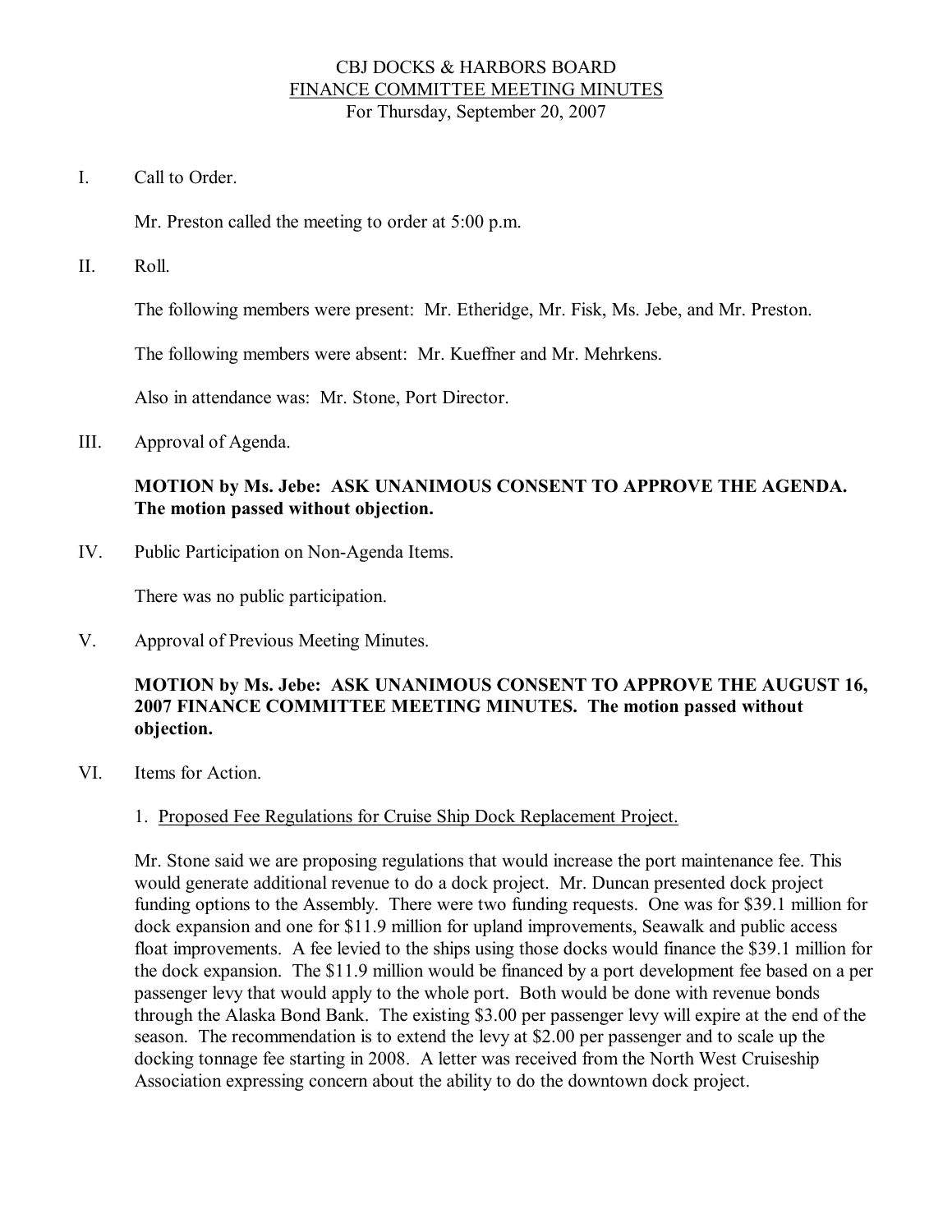#### VI. Items for Action (continued).

Mr. Chip Thoma said he supports the project and the financing as laid out by Mr. Stone and Mr. Duncan. He expressed disappointment in Mr. Hansen's approach from the North West Cruiseship Association. He urged the Board to continue to work with them. There are State funds available in the future if this does not work out.

The Committee discussed the option of scaling up the docking fee starting in 2008 to  $10¢$  per ton, to 20¢ per ton in 2009, and 30¢ per ton in 2010. They discussed the port maintenance fee rate charged to lightering vessels.

**MOTION by Mr. Etheridge: ASK UNANIMOUS CONSENT TO CHANGE 05 CBJAC 15.040 (e) TO PORT IMPROVEMENT FEES ASSESSMENT. The motion passed without objection.**

**MOTION by Mr. Fisk: ASK UNANIMOUS CONSENT TO RECOMMEND TO THE FULL BOARD TO PROPOSE FEE REGULATIONS TO HELP FINANCE THE REPLACEMENT OF DOWNTOWN CRUISE SHIP DOCKS, TO HOLD PUBLIC HEARINGS AT THE OCTOBER AND NOVEMBER FINANCE COMMITTEE MEETINGS, AND ALSO AT THE OCTOBER AND NOVEMBER REGULAR BOARD MEETINGS, AND TO TAKE FINAL ACTION AT THE NOVEMBER REGULAR BOARD MEETING TO THE EFFECT THAT THE PORT IMPROVEMENT FEE CBJAC 15.040 (e) BE CHANGED TO 10¢ FOR EACH NET REGISTERED TON IN 2008, 20¢ FOR EACH NET REGISTERED TON IN 2009, AND 30¢ FOR EACH NET REGISTERED TON THEREAFTER. The motion passed without objection.**

Mr. Stone said the upland improvements, Seawalk and public access float improvements would be taken up by the Assembly under the port development fee. It may come back to the Board for comments.

2. Yankee Cove Tideland Lease Area and Annual Rent Establishment.

Mr. Stone said we need to reaffirm the  $5¢$  per square foot rate and determine what we want for tidelands area.

The Committee discussed the maps provided by Mr. Hobbs showing what he would like to see established as the lease area.

Mr. Hobbs said the breakwater would be an island. He is working with NMFS and the University of Alaska who will be building reefs out there to study marine life on stuff that we build. It will be a rubble-mound breakwater.